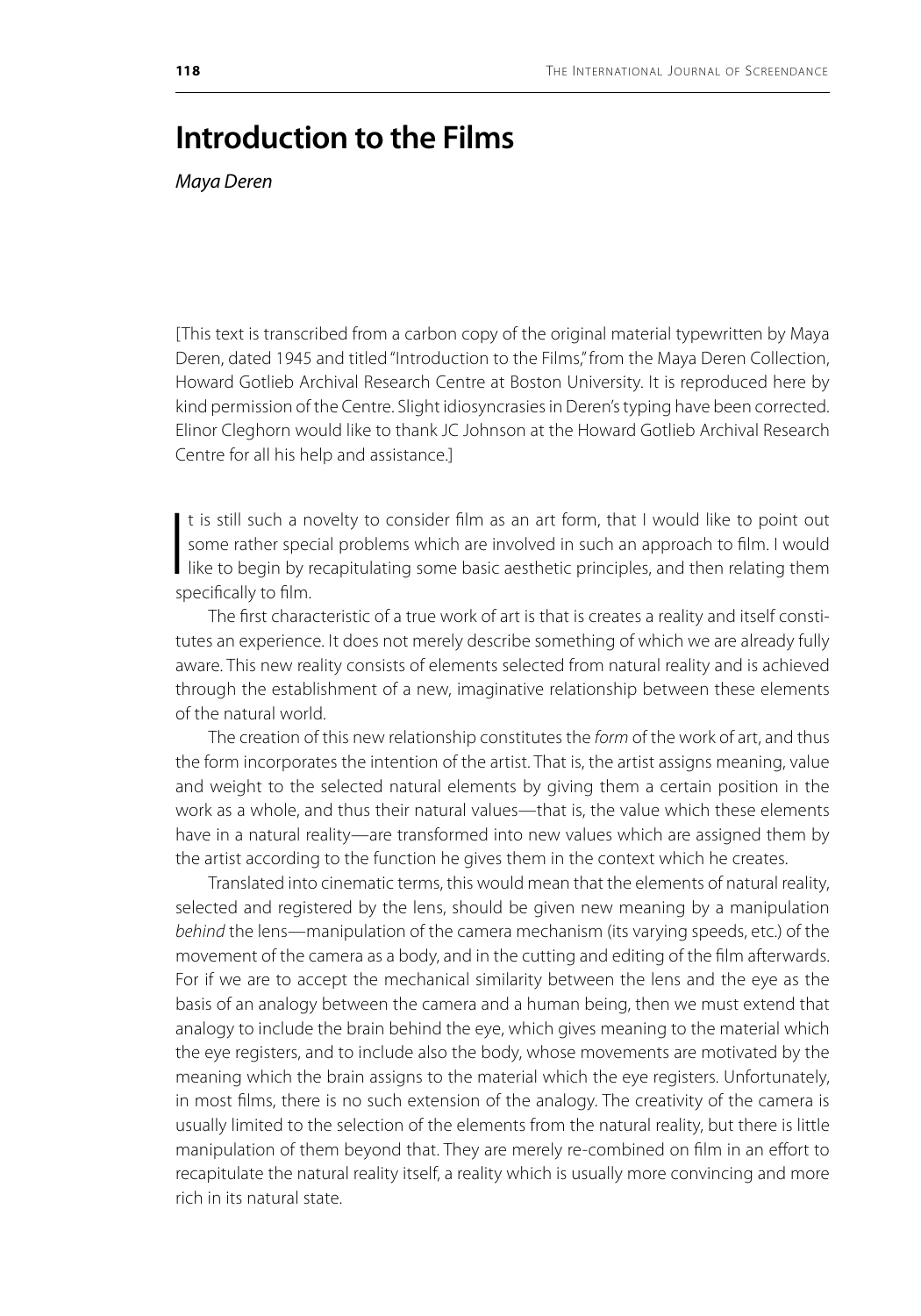This new unfortunate tradition of recapitulating natural reality rather than creating new ones—a tradition for which the commercial film industry is responsible—creates a special problem for the art film in its relation to an audience unaccustomed to the products of the film industry. For instead of assuming that they will be confronted by new realities, and preparing themselves to receive those new realities with the same un-selfconscious receptivity which they bring to other art forms, they seek to recognize, in the films, some natural reality which they can subject to a personal interpretation, as they do with natural phenomenon.

For this is the special problem of cinema. Its great strength, its great ability to convince, lies in its resemblance to natural reality. When we see a real tree in a scene, we believe the event under the tree to be as real and as natural as true. Thus, by a delicate manipulation of such natural elements—a manipulation which succeeds in retaining their reality one can create a new reality, based on a new relationship of those elements, which will partake of "the truth" of nature. This is, in a sense, the secret of those Nazi " documentaries" which, employing the same material, and in many cases the very same scenes as are available to the documentarists of other ideologies, are able to so relate them as to convincingly create a "truth" which is, actually, untrue.

The realities which film as an art form seeks to convey may be as delicate and subtle as are the perceptions in other art forms. And here the potential strength of film—and its resemblance to natural reality—requires of the audience a certain adjustment; for the audience tends to bring towards film that attitude which it exercises towards natural phenomena. Such a natural phenomenon as a sunset, for instance, has no conscious intention, for the revolutions of the earth do not contain conscious purpose. Consequently, the observer or the artist can endow it with whatever emotional meaning—peace, or fear of the oncoming night, or beauty—is appropriate to his personal intention or inclination. But a work of art already incorporates an intention—the intention of the artist—and it is he who has already made a selection from natural reality and has attempted to assign meaning to that selection by his treatment of the elements, not only individually, but by their function and relation to the whole. Consequently the spectator must here, before the works of art where artifice is inescapable, concern himself not with his own creative interpretation of the elements, but with the discovery of the intention of the artist with respect to those elements.

The form as a whole, the contextual logic which endows each of the elements of the work with meaning, is, in a time art such as cinema, revealed only when the work as a whole has been experienced. Only after the experience is complete, and the logic therefore completely delineated, can the individual elements—symbols, characters etc. —be understood according to the intention of the artist in terms of the logic he has created. In other art forms we recognize this. The poem, the dance, the symphony, the painting are all experienced more than once by the serious spectator. The same applies to creative film. That very richness which, in other art forms, continues to reveal more and more of itself each time our attention is given it, is the very element which would be neglected in a film designed to be taken in one performance.

If a self-conscious, critical analysis is exercised in the course of the first viewing of a work of art, or of any experiential reality, it will only result in a distorted interpretation, and will hinder the perception of the artist's intention. For such an analysis would be based